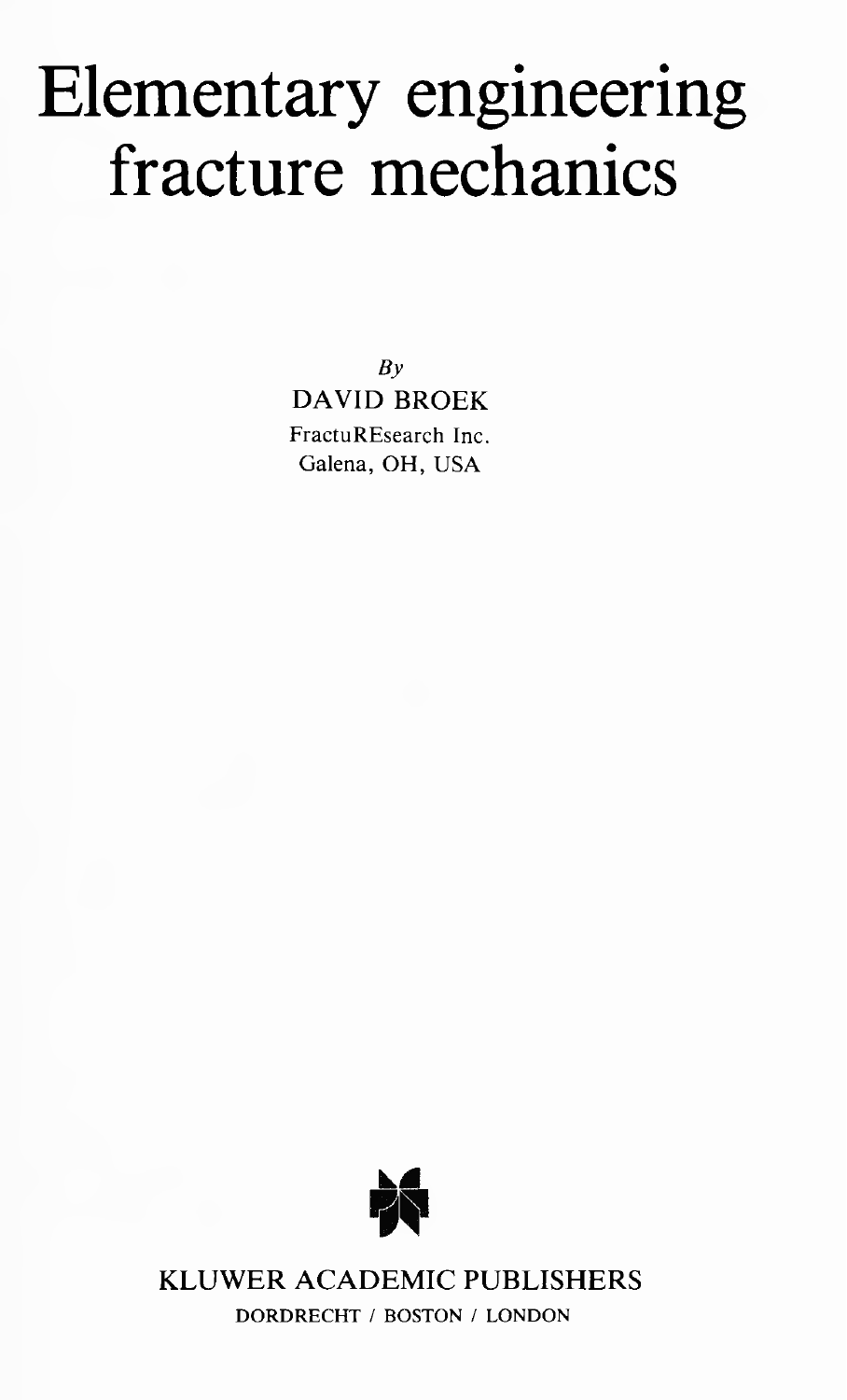## *Contents*

| Preface to the first edition  | <i>XIII</i> |
|-------------------------------|-------------|
| Preface to the second edition | XV          |
| Preface to the third edition  | <i>XVI</i>  |
| Preface to the fourth edition | <i>XVII</i> |

#### **Part I PRINCIPLES**

#### Chapter <sup>1</sup>

| Summary of basic problems and concepts |                                                    | 3  |
|----------------------------------------|----------------------------------------------------|----|
| 1.1                                    | Introduction                                       | 3  |
|                                        | 1.2 A crack in a structure                         | 6  |
|                                        | 1.3 The stress at a crack tip                      | 8  |
|                                        | 1.4 The stress intensity as a similitude parameter | 12 |
|                                        | 1.5 An additional similitude parameter             | 15 |
| 1.6                                    | Examples                                           | 19 |
| 1.7                                    | The Griffith criterion                             | 22 |
| 1.8                                    | The crack opening displacement criterion           | 24 |
| 1.9 <sub>1</sub>                       | Subcritical crack propagation                      | 25 |
| 1.10                                   | Types of analysis                                  | 29 |

#### Chapter 2

| Mechanisms of fracture and crack growth |                       | 33 |
|-----------------------------------------|-----------------------|----|
|                                         | 2.1 Introduction      | 33 |
|                                         | 2.2 Cleavage fracture | 40 |
|                                         | 2.3 Ductile fracture  |    |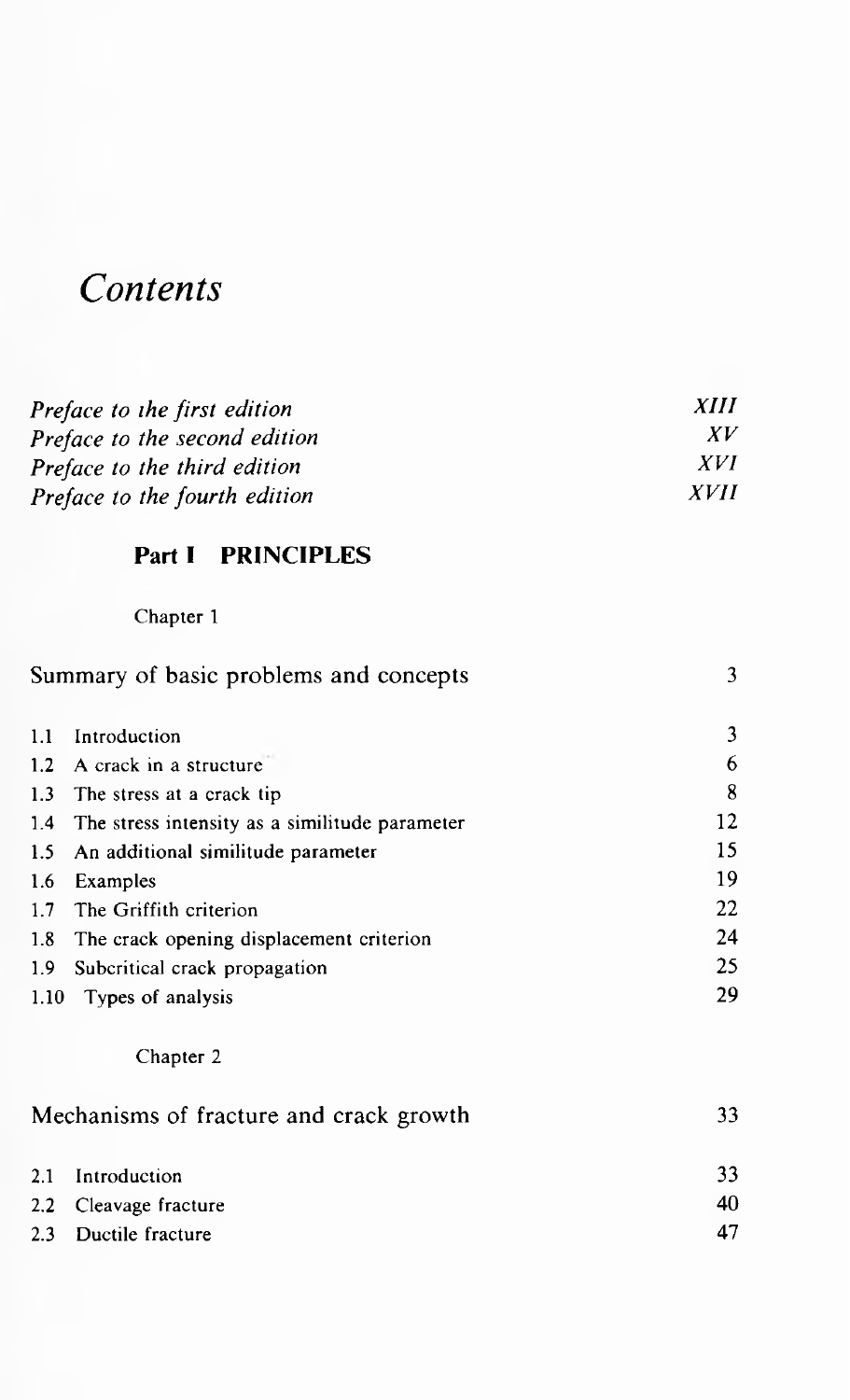| VI | Contents |
|----|----------|
|----|----------|

| 2.4 | Fatique cracking                   | 57  |
|-----|------------------------------------|-----|
| 2.5 | Environment assisted cracking      | 68  |
| 2.6 | Service failure analysis           | 71  |
|     | Chapter 3                          |     |
|     |                                    |     |
|     | The elastic crack-tip stress field | 75  |
| 3.1 | The Airy stress function           | 75  |
| 3.2 | Complex stress functions           | 76  |
| 3.3 | Solution to crack problems         | 77  |
| 3.4 | The effect of finite size          | 82  |
| 3.5 | Special cases                      | 84  |
| 3.6 | <b>Elliptical</b> cracks           | 87  |
| 3.7 | Some useful expressions            | 94  |
|     | Chapter 4                          |     |
|     | The crack tip plastic zone         | 99  |
| 4.1 | The Irwin plastic zone correction  | 99  |
| 4.2 | The Dugdale approach               | 102 |
| 4.3 | The shape of the plastic zone      | 104 |
| 4.4 | Plane stress versus plane strain   | 110 |
| 4.5 | Plastic constraint factor          | 113 |
| 4.6 | The thickness effect               | 116 |
|     | Chapter 5                          |     |
|     | The energy principle               | 123 |
| 5.1 | The energy release rate            | 123 |
| 5.2 | The criterion for crack growth     | 128 |
| 5.3 | The crack resistance $(R$ curve)   | 130 |
| 5.4 | Compliance                         | 136 |
| 5.5 | The $J$ integral                   | 140 |
| 5.6 | Tearing modulus                    | 145 |
| 5.7 | Stability                          | 146 |
|     |                                    |     |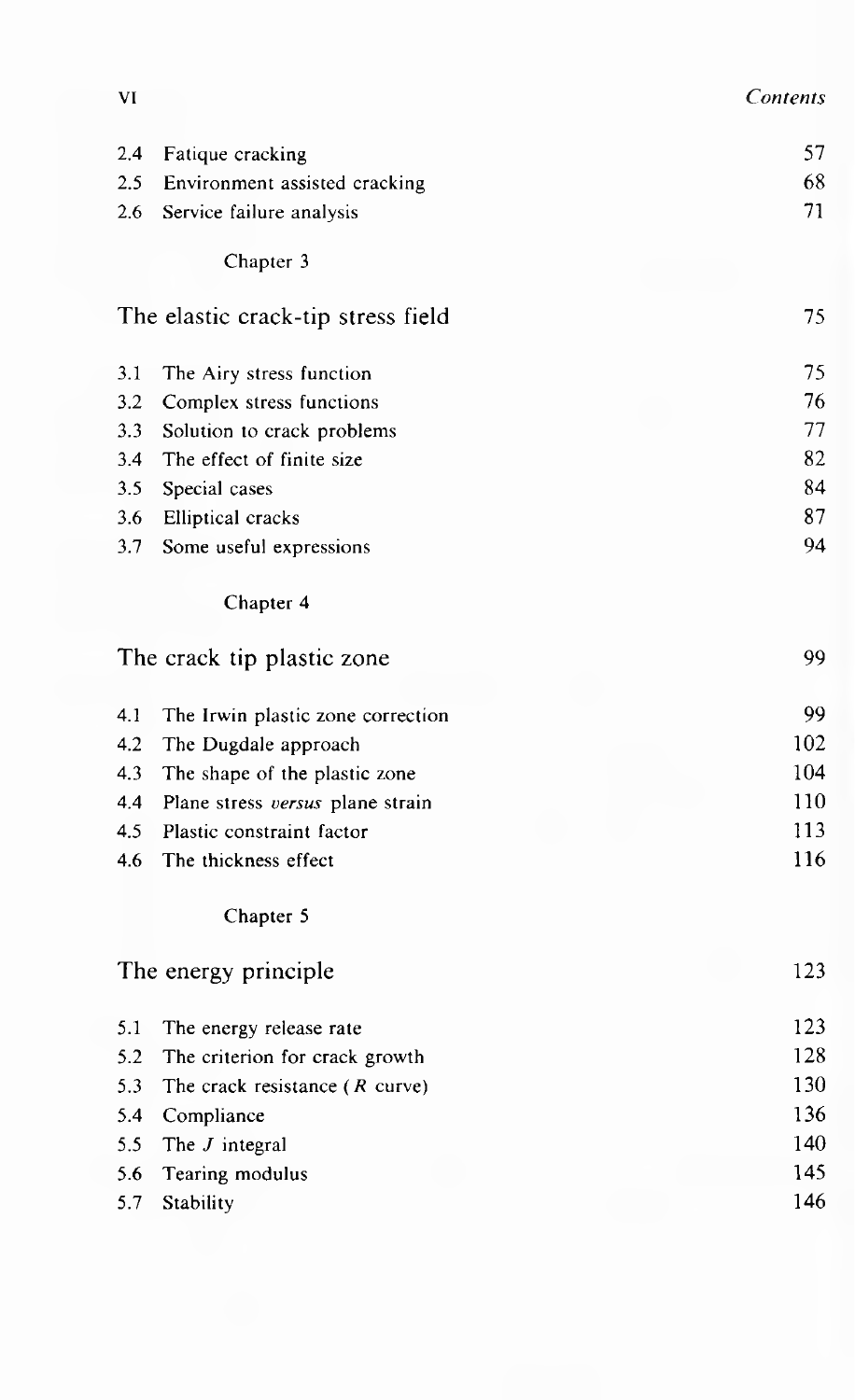| Contents | VIJ |
|----------|-----|
|          |     |

| Chapter 6 |  |
|-----------|--|
|-----------|--|

### Dynamics and crack arrest 150

| 6.1 Crack speed and kinetic energy                               | 150 |
|------------------------------------------------------------------|-----|
| 6.2 The dynamic stress intensity and elastic energy release rate | 155 |
| 6.3 Crack branching                                              | 158 |
| 6.4 The principles of crack arrest                               | 163 |
| 6.5 Crack arrest in practice                                     | 170 |
| 6.6 Dynamic fracture toughness                                   | 173 |

Chapter 7

| Plane strain fracture toughness |  | 179 |
|---------------------------------|--|-----|
|---------------------------------|--|-----|

|                       | 179                   |
|-----------------------|-----------------------|
| 7.2 Size requirements | 184                   |
| 7.3 Non-linearity     | 186                   |
| 7.4 Applicability     | 190                   |
|                       | 7.1 The standard test |

#### Chapter 8

|     | Plane stress and transitional behaviour    | 194 |
|-----|--------------------------------------------|-----|
| 8.1 | Introduction                               | 194 |
|     | 8.2 An engineering concept of plane stress | 194 |
|     | 8.3 The R curve concept                    | 202 |
|     | 8.4 The thickness effect                   | 208 |
|     | 8.5 Plane stress testing                   | 218 |
| 8.6 | Closure                                    | 225 |
|     | Chapter 9                                  |     |

| Elastic-plastic fracture |                                            | 228 |
|--------------------------|--------------------------------------------|-----|
|                          | 9.1 Fracture beyond general yield          | 228 |
|                          | 9.2 The crack tip opening displacement     | 230 |
|                          | 9.3 The possible use of the CTOD criterion | 233 |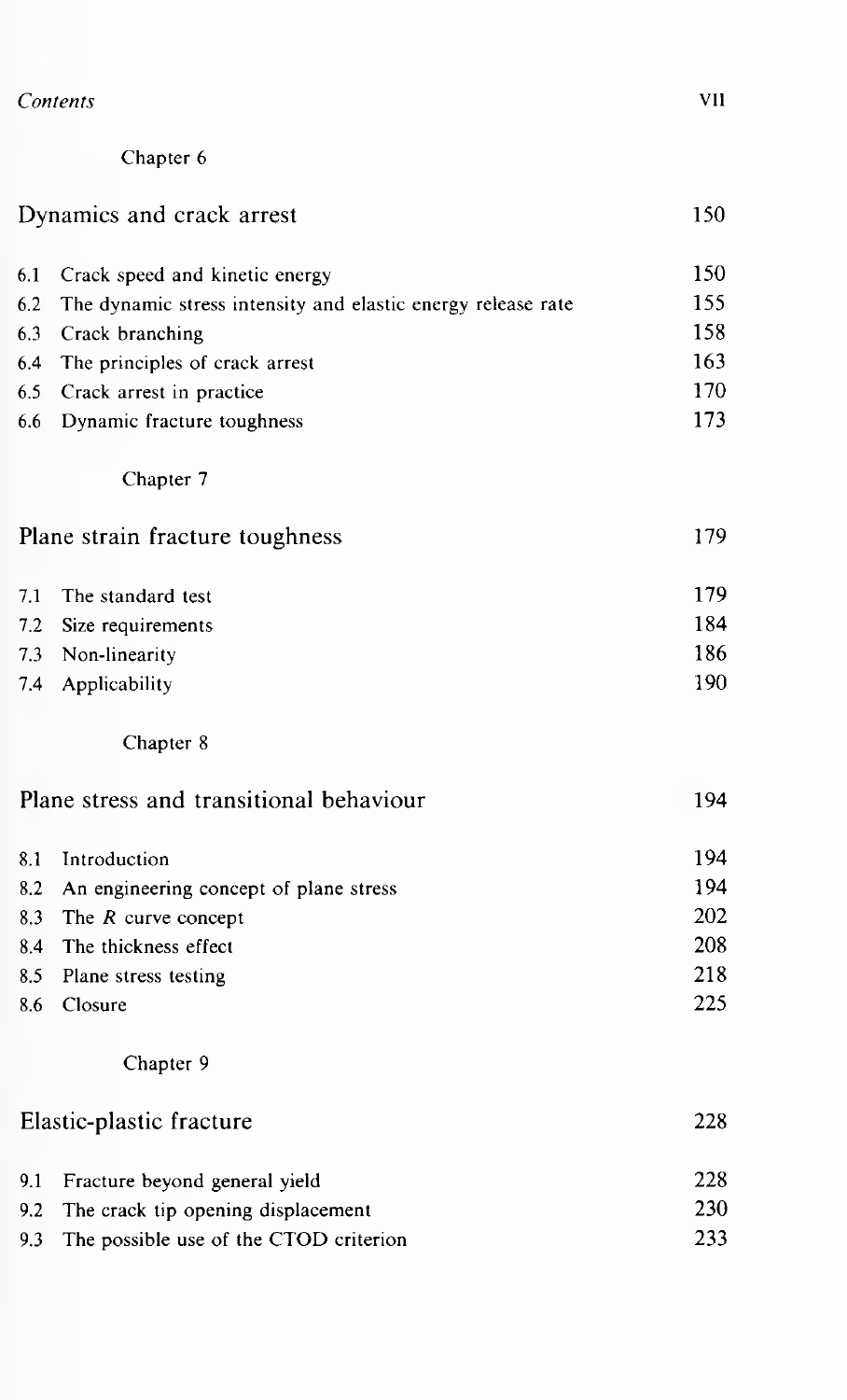| × |
|---|
|---|

| 9.4  | Experimental determination of CTOD                | 234 |
|------|---------------------------------------------------|-----|
| 9.5  | Parameters affecting the critical CTOD            | 238 |
| 9.6  | Limitations, fracture at general yield            | 240 |
| 9.7  | Use of the $J$ integral                           | 244 |
| 9.8  | Limitations of the $J$ integral                   | 247 |
| 9.9  | Measurement of $J_{1c}$ and $J_R$                 | 250 |
| 9.10 | Closure                                           | 255 |
|      | Chapter 10                                        |     |
|      | Fatigue crack propagation                         | 260 |
| 10.1 | Introduction                                      | 260 |
| 10.2 | Crack growth and the stress intensity factor      | 260 |
| 10.3 | Factors affecting crack propagation               | 266 |
| 10.4 | Variable amplitude service loading                | 272 |
| 10.5 | Retardation models                                | 276 |
| 10.6 | Similitude                                        | 282 |
| 10.7 | Small cracks                                      | 288 |
| 10.8 | Closure                                           | 293 |
|      | Chapter 11                                        |     |
|      | Fracture resistance of materials                  | 299 |
| 11.1 | Fracture criteria                                 | 299 |
| 11.2 | Fatigue cracking criteria                         | 306 |
| 11.3 | The effect of alloying and second phase particles | 308 |
| 11.4 | Effect of processing, anisotropy                  | 316 |
| 11.5 | Effect of temperature                             | 321 |
| 11.6 | Closure                                           | 323 |
|      | Part II APPLICATIONS                              |     |
|      | Chapter 12                                        |     |
|      | Fail-safety and damage tolerance                  | 328 |
| 12.1 | Introduction                                      | 328 |
| 12.2 | Means to provide fail-safety                      | 329 |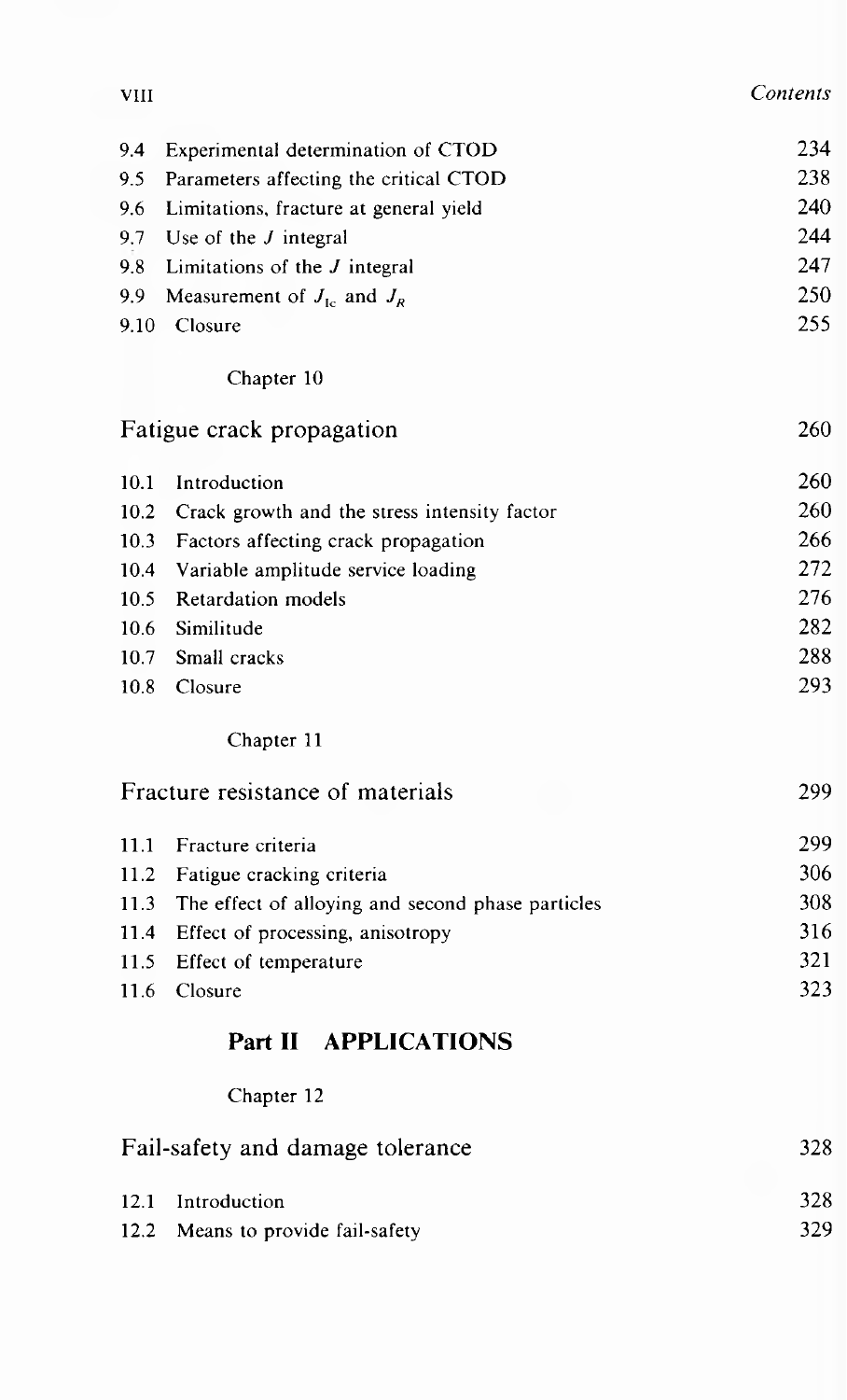| Contents                |                                                                 | IX         |
|-------------------------|-----------------------------------------------------------------|------------|
| 12.3<br>12.4            | Required information for fracture mechanics approach<br>Closure | 334<br>335 |
|                         | Chapter 13                                                      |            |
|                         | Determination of stress intensity factors                       | 339        |
| 13.1                    | Introduction                                                    | 339        |
| 13.2                    | Analytical and numerical methods                                | 340        |
| 13.3                    | Finite element methods                                          | 342        |
| 13.4                    | Experimental methods                                            | 350        |
| 13.5                    | Estimating stress intensity factors                             | 356        |
|                         | Chapter 14                                                      |            |
| Practical problems      |                                                                 | 361        |
| 14.1                    | Introduction                                                    | 361        |
| 14.2                    | Through cracks emanating from holes                             | 361        |
| 14.3                    | Corner cracks at holes                                          | 366        |
| 14.4                    | Cracks approaching holes                                        | 370        |
| 14.5                    | Combined loading                                                | 374        |
| 14.6                    | Fatigue crack growth under mixed mode loading                   | 380        |
| 14.7                    | Biaxial loading                                                 | 383        |
| 14.8                    | Fracture toughness of weldments                                 | 385        |
| 14.9                    | Service failure analysis                                        | 388        |
|                         | Chapter 15                                                      |            |
|                         | Fracture of structures                                          | 391        |
|                         | 15.1 Introduction                                               | 391        |
|                         | 15.2 Pressure vessels and pipelines                             | 392        |
|                         | 15.3 "Leak-before-break" criterion                              | 402        |
| 15.4 Material selection |                                                                 | 406        |
|                         | 15.5 Collapse analysis                                          | 410        |
|                         | 15.6 The use of the <i>J</i> integral for structural analysis   | 415        |
|                         | 15.7 The use of <i>J</i> -estimation schemes                    | 418        |
|                         | 15.8 Accuracy of fracture calculations                          | 421        |
|                         |                                                                 |            |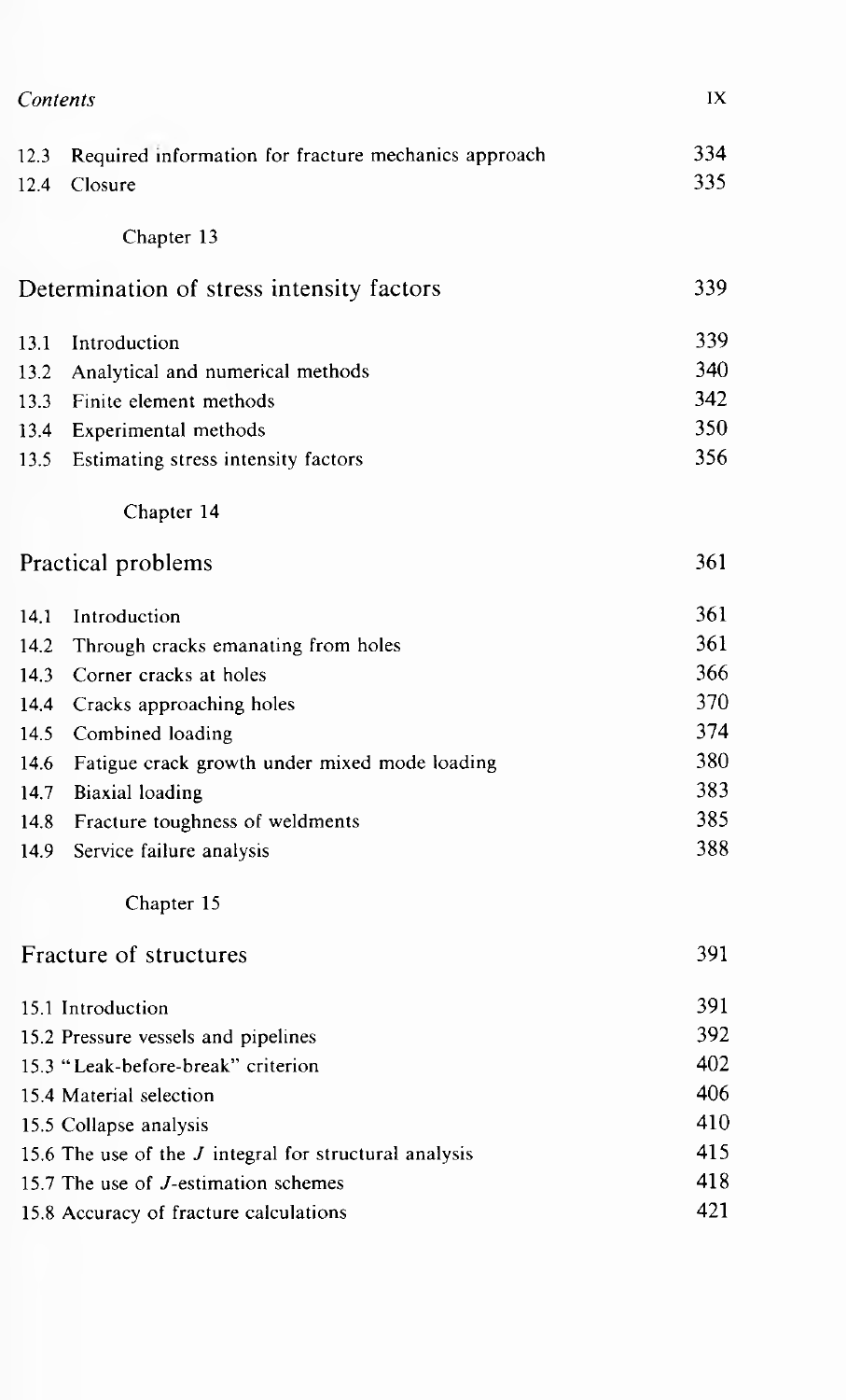| v<br>Λ | Contents |
|--------|----------|
|        |          |

| Chapter 16 |  |
|------------|--|
|------------|--|

| Stiffened sheet structures                                       | 426 |
|------------------------------------------------------------------|-----|
| 16.1 Introduction                                                | 426 |
| 16.2 Analysis                                                    | 427 |
| 16.3 Fatigue crack propagation                                   | 431 |
| 16.4 Residual strength                                           | 434 |
| 16.5 The $R$ curve and the residual strenght of stiffened panels | 440 |
| 16.6 Other analysis methods                                      | 443 |
| 16.7 Crack arrest                                                | 445 |
| 16.8 Closure                                                     | 449 |
| Chapter 17                                                       |     |
| Prediction of fatigue crack growth                               | 452 |
| 17.1 Introduction                                                | 452 |
| 17.2 The load spectrum                                           | 452 |
| 17.3 Approximation of the stress spectrum                        | 454 |
| 17.4 Generation of a stress history                              | 457 |
| 17.5 Crack growth integration                                    | 460 |
| 17.6 Accuracy of predictions                                     | 465 |
| 17.7 Safety factors                                              | 470 |
| Chapter 18                                                       |     |
| Problems and solutions                                           | 473 |
| 18.1 Problems pertaining to chapter 1                            | 473 |
| 18.2 Problems pertaining to chapter 2                            | 474 |
| 18.3 Problems pertaining to chapter 3                            | 475 |
| 18.4 Problems pertaining to chapter 4                            | 476 |
| 18.5 Problems pertaining to chapter 5                            | 476 |
| 18.6 Problems pertaining to chapter 6                            | 477 |
| 18.7 Problems pertaining to chapter 7                            | 478 |
| 18.8 Problems pertaining to chapter 8                            | 478 |